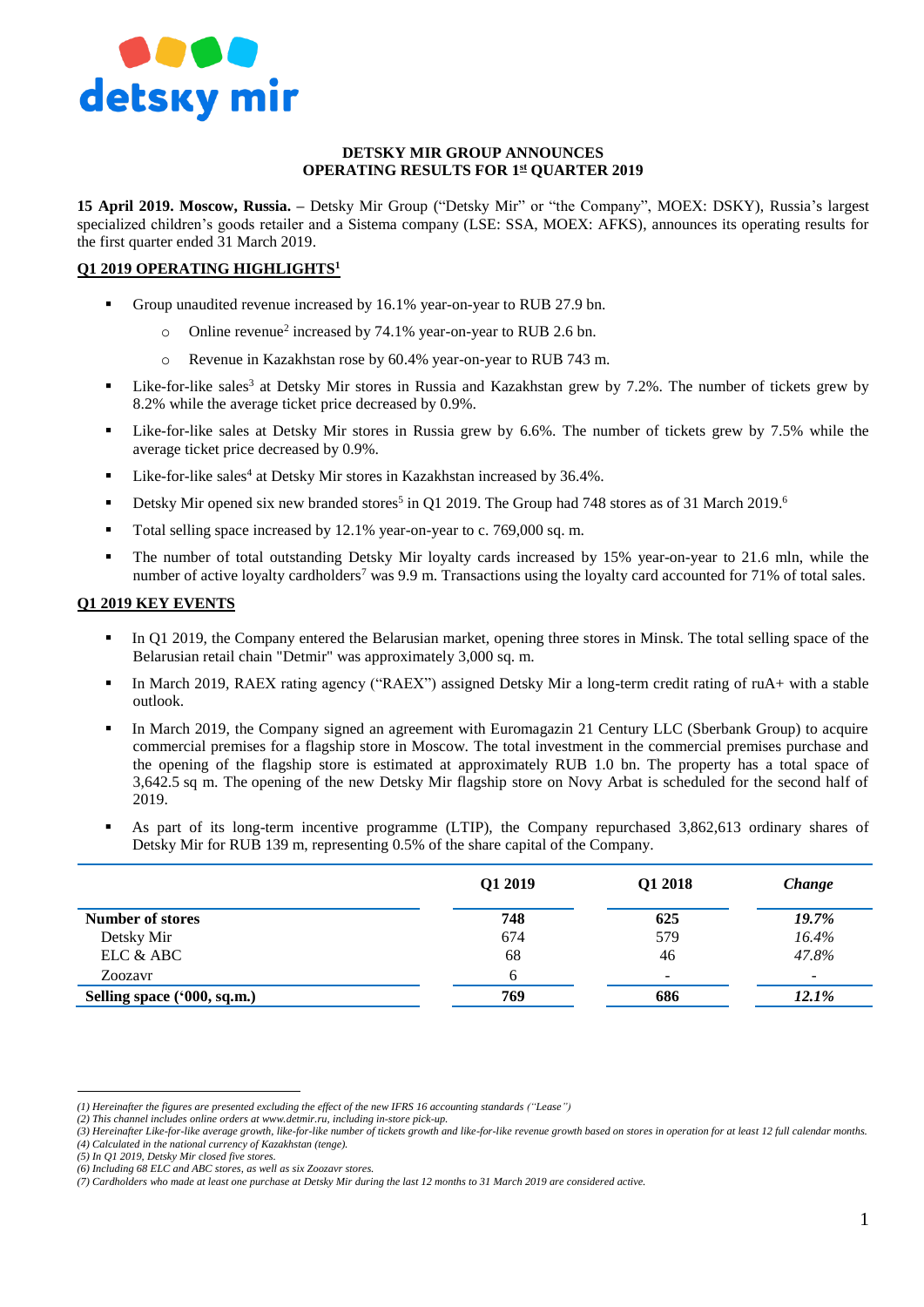| Detsky Mir in Russia and Kazakhstan    | O1 2019  | O1 2018  | <i>Change</i> |
|----------------------------------------|----------|----------|---------------|
| Like-for-like revenue growth           | $7.2\%$  | $5.7\%$  | 1.5 p.p.      |
| Like-for-like number of tickets growth | 8.2%     | 9.3%     | (1.1 p.p.)    |
| Like-for-like average ticket growth    | $-0.9\%$ | $-3.3\%$ | 2.4 p.p.      |

| <b>Detsky Mir in Russia</b>            | 01 2019  | O1 2018  | Change     |
|----------------------------------------|----------|----------|------------|
| Like-for-like revenue growth           | $6.6\%$  | $5.1\%$  | 1.5 p.p.   |
| Like-for-like number of tickets growth | 7.5%     | 8.8%     | (1.3 p.p.) |
| Like-for-like average ticket growth    | $-0.9\%$ | $-3.4\%$ | 2.5 p.p.   |

#### **Vladimir Chirakhov, PJSC Detsky Mir Chief Executive Officer, said:**

*"In Q1 2019, Detsky Mir Group accelerated the pace of growth of its business: consolidated unaudited revenue rose by 16.1% year-on-year to RUB 27.9bn.* 

*"The company's significant growth of turnover is driven by stores opened in 2018-2017 reaching full capacity utilisation, as well as a 7.2% increase in Detsky Mir's like-for-like sales in Russia and Kazakhstan. The company continues to pursue its strategy for consolidation of the children's goods market by attracting new buyers from competing retail chains, which has resulted in an 8.2% increase in the number of cheques.*

*"During the traditional Russian 'Men's Day' and 'Women's Day' holiday period the Company's sales enjoyed healthy growth, with toys being a major contributor. Toys accounted for 33% of total Detsky Mir sales in Russia in Q1 2019. In the reporting period the company started procurement of toys from Spin Master, one of the world's leading producers by sales volume. In the clothing and footwear category we successfully sold our winter collection and generated strong sales at the start of the spring season, with the share of this category in total Detsky Mir sales in Russia reaching 24%.* 

*"In Q1 2019, we achieved our goal for Detsky Mir's international expansion after opening three stores in the Republic of Belarus. The first stores were launched in the biggest shopping malls located in Minsk. We plan to open at least 80 new Detsky Mir stores by the end of 2019, including 10 stores in Belarus.* 

*"A strategic goal for the Company is to maintain leadership in the online market for children's goods. Due to continuous improvement of service in all delivery channels and introduction of new convenient solutions for customers, we managed to increase the revenue of our online store by 74.1% year-on-year in Q1 2019. For example, 100% of our users have migrated to a new website with improved interface and functionality, which significantly increased the conversion rate of online sales. In 2019, Detsky Mir will launch Detsky Mir online store in Kazakhstan with an in-store pick-up service available. At the same time, the company will improve its mobile application that will include the functions of a full-fledged online store. "*

\*\*\*

# **For additional information:**

**Nadezhda Kiseleva** Head of Public Relations Office: +7-495-781-08-08, ext. 2041 Cell: +7-985-992-78-57 nkiseleva@detmir.ru

**Sergey Levitskiy** Head of Investor Relations Office: +7-495-781-08-08 ext. 2315 Cell: +7-903-971-43-65 slevitskiy@detmir.ru

**Detsky Mir Group** (MOEX: DSKY) is a multi-format retailer and Russia's largest specialized children's goods retailer. The Group comprises the Detsky Mir retail chain, ELC (Early Learning Centre in Russia) and the ABC retail chains, as well as the Zoozavr pet supplies retail chain. The company operates a network of 674 Detsky Mir stores located in 254 cities in Russia, Kazakhstan and Belarus, as well as 56 ELC and 12 ABC stores as of 31 March 2019. The Zoozavr retail chain comprises six stores. Total selling space was approximately 769,000 square meters.

In accordance with the audited Financial Statements under IFRS, Group revenue amounted to RUB 110.9 bn for FY 2018, adjusted EBITDA totaled RUB 12.7 bn and adjusted profit amounted to RUB 7.2 bn.